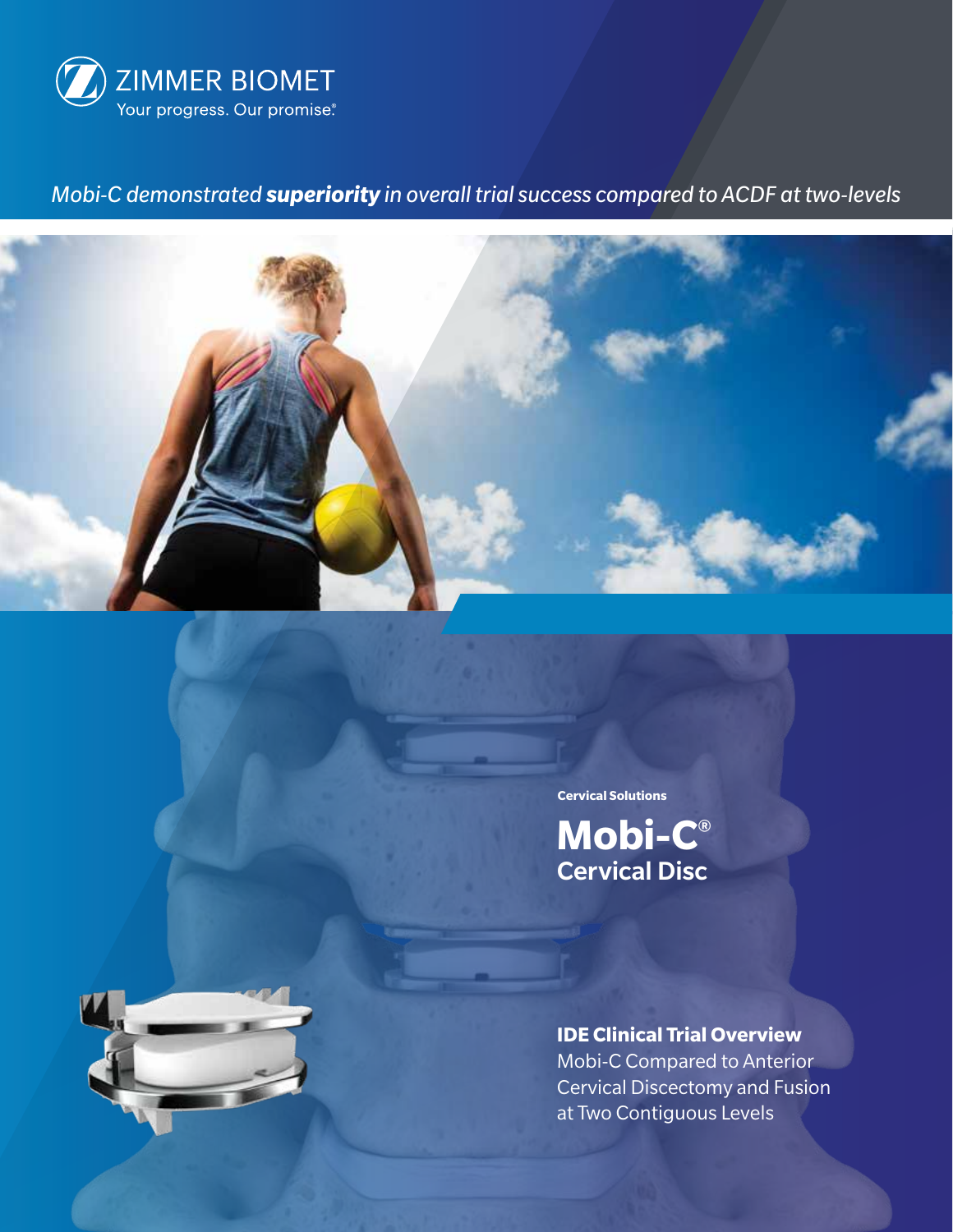*Mobi-C demonstrated superiority in overall trial success compared to ACDF at 84 months. The difference between Mobi-C's success rate of 60.8% and ACDF's rate of 34.6% is statistically superior.* Note: Overall success based on IDE-defined primary endpoint.



At 84 months, **Mobi-C** demonstrated:

- **Nominally fewer subsequent surgeries** at the index levels compared to ACDF.
- **Lower average rates of adverse events** determined to be major complications compared to ACDF.
- Lower average rates of adjacent level degeneration compared to ACDF.
- A higher NDI success rate compared to ACDF.
- A mean **ROM in F/E of 9.3°** at the superior index level **and 7.4°** at the inferior index level.
- A mean return to work time 20.9 days sooner than ACDF.

Mobi-C is a safe and effective surgical option at two contiguous levels in the cervical spine from C3-C7 in indicated subjects.

*Note: Please refer to www.cervicaldisc.com for complete study results.*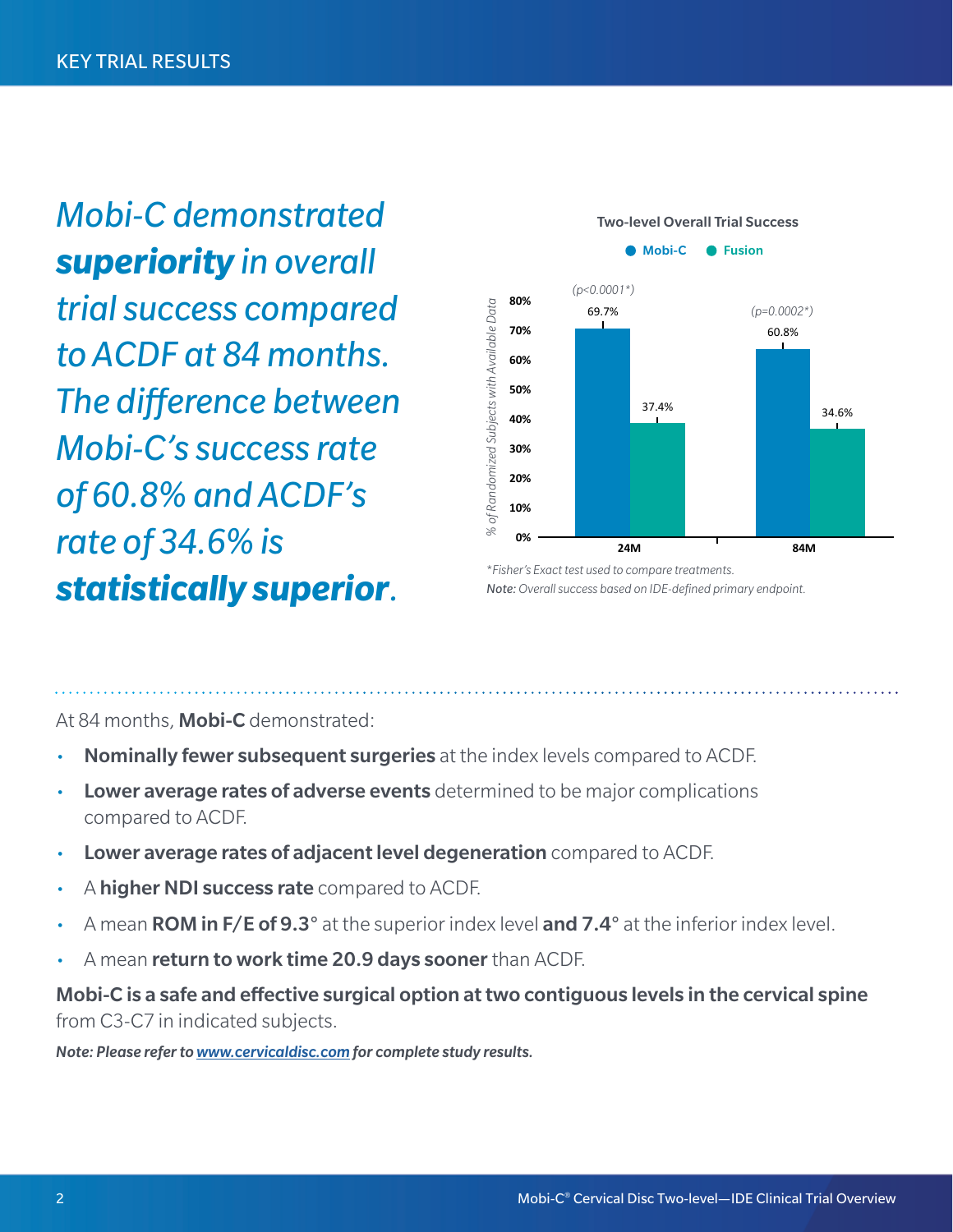## TABLE OF CONTENTS

| <b>Key Trial Results</b>                                                    | $\overline{2}$    |
|-----------------------------------------------------------------------------|-------------------|
| Overall Trial Success: The Composite Endpoint                               | 4                 |
| <b>Composite Endpoint Components</b>                                        | 5                 |
| Neck Disability Index                                                       | 5                 |
| Subsequent Surgeries at the Treated Levels                                  | 6                 |
| Neurologic Status                                                           | 6                 |
| Adverse Events Determined to Be Major Complications                         | 7                 |
| Secondary Endpoints                                                         | 8                 |
| Range of Motion for the Mobi-C Subjects                                     | 8                 |
| Radiographic Fusion Results for the ACDF Subjects                           | 8                 |
| Adjacent Segment Degeneration                                               | 8                 |
| <b>Adjacent Segment Surgeries</b>                                           | 9                 |
| Subject Satisfaction                                                        | 9                 |
| <b>Clinical Endpoints</b>                                                   | 10                |
| Return to Work                                                              | 10                |
| Heterotopic Ossification                                                    | 10                |
| Conclusion                                                                  | 11                |
| Appendix                                                                    | 12                |
| <b>Trial Design</b>                                                         | 12                |
| Subject Accounting                                                          | 12                |
| Subject Demographics                                                        | 12                |
| Surgery Data                                                                | 13                |
| Inclusion Criteria                                                          | 13                |
| <b>Exclusion Criteria</b>                                                   | $13 - 15$         |
| Commonly Reported Adverse Events                                            | 15                |
| Subsequent Surgical Interventions at the Index Level - Procedure Details 15 |                   |
| Indications                                                                 | <b>Back Cover</b> |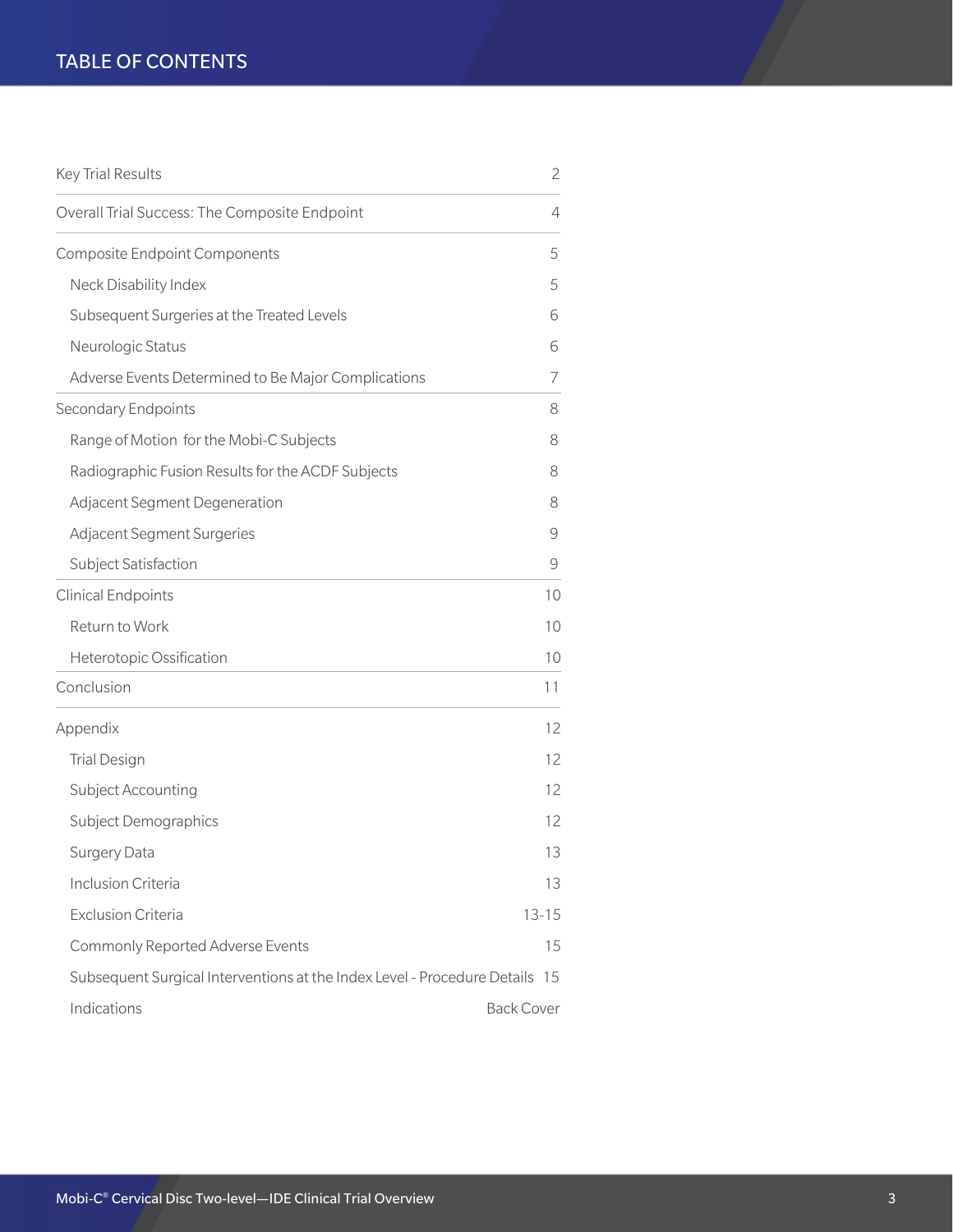

## *As shown in the chart, Mobi-C showed success earlier and with higher rates than ACDF at all time points.*



#### *\* p=0.0002*

† *Fisher's Exact test used to compare treatments.*

## Success Criteria

The Mobi-C IDE trial was a multi-center, prospective, and randomized controlled trial. Mobi-C, the investigational treatment, was compared to the control, anterior cervical discectomy and fusion (ACDF). The two-level trial included 330 randomized subjects, 225 Mobi-C and 105 ACDF subjects (a 2 to 1 ratio, respectively).

Trial success was based on a composite endpoint. A subject was considered a success at 84 months if all of the following criteria were met:

- Sufficient NDI improvement (≥ 15 points in subjects with baseline ≥ 30 points, or ≥ 50% improvement in subjects with baseline < 30 points)
- No subsequent surgery at the treated level
- No major complications defined as:
	- No radiographic failure
	- No neurologic deterioration
	- --   No adverse event determined to be a major complication

## **Results**

Mobi-C established superiority to ACDF at two contiguous levels.

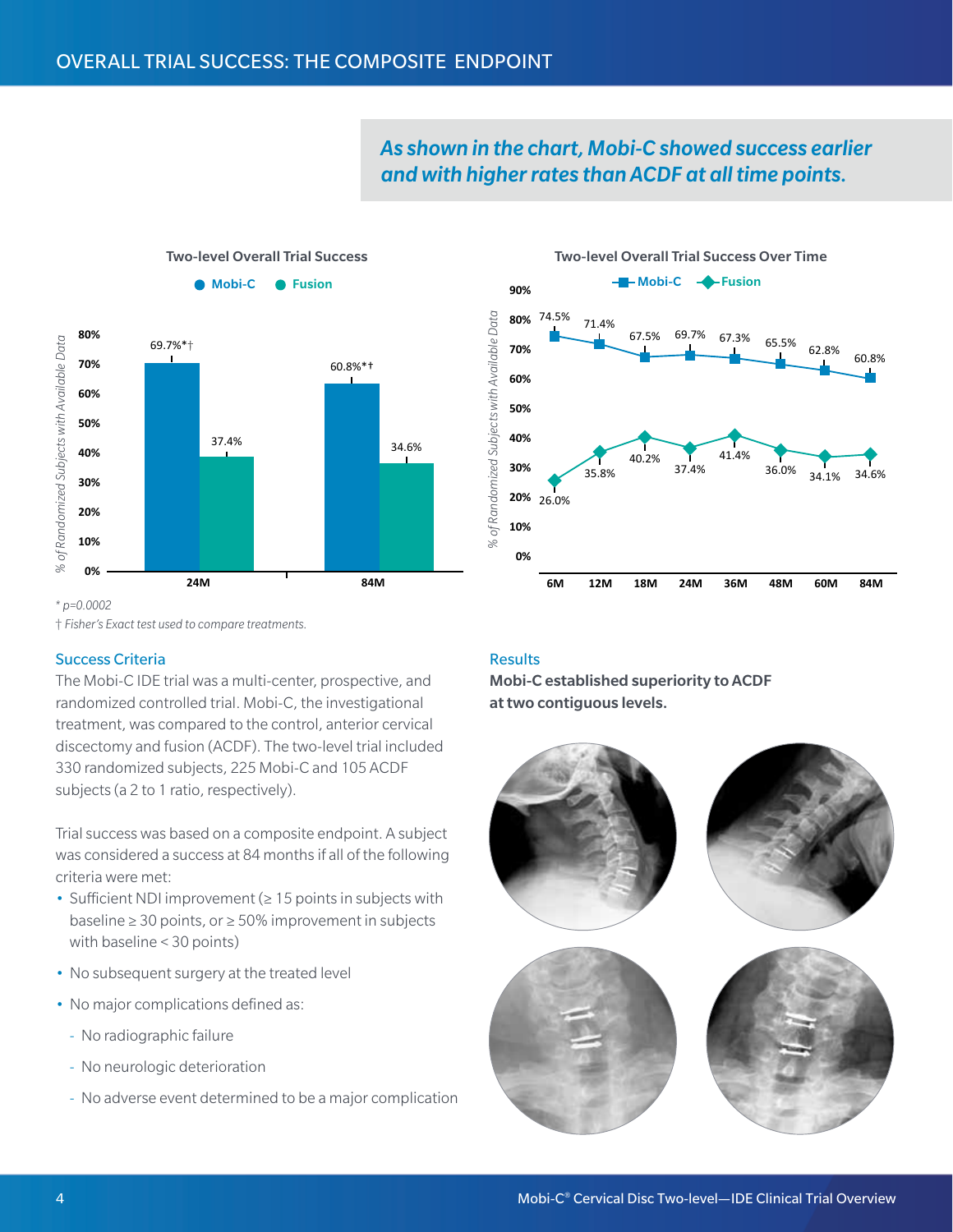## NECK DISABILITY INDEX (NDI)

## Success Criteria

NDI is measured using a subject answered questionnaire, which assesses the effect of pain on daily life. Each of the 10 assessed criteria<sup>§</sup> receives a score from 0 to 5; the highest score (50 points) represents the most disabled. The final score can be converted to a percentage.

*Note: NDI assessed criteria includes: pain intensity, personal care, lifting, reading, headaches, concentration, work, driving, sleeping,and recreation.*

| l If baseline NDI:                | <b>NDI score improvement</b><br>at 60 months must be: |
|-----------------------------------|-------------------------------------------------------|
| $\geq$ 30 points out of 50 points | $\geq$ 15 points out of 50 points                     |
| < 30 points out of 50 points      | $\geq$ 50% improvement                                |

#### **Results**



*\*\* p=0.0013*

† *Fisher's Exact test used to compare treatments.*



#### Two-level Mean NDI Over Time: A Clinical Endpoint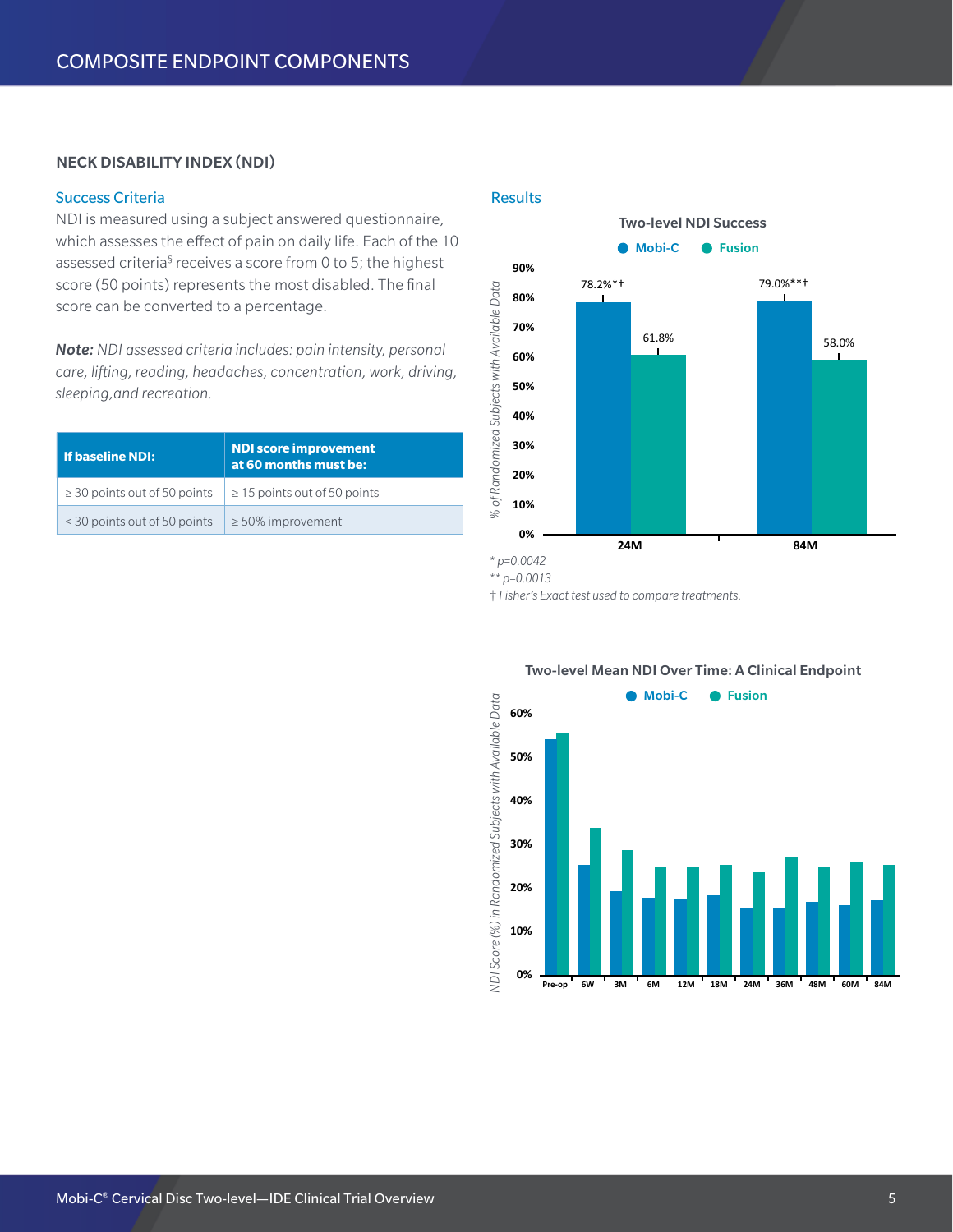## SUBSEQUENT SURGERIES AT THE TREATED LEVELS

Two-level Subsequent Surgeries



*Note: See page 15 for details on subsequent surgical interventions. \* p=0.019*

## Success Criteria

The subject was considered a success in terms of subsequent surgery if none of the following were necessary at the treated levels: removal, revision, reoperation, or supplemental fixation.

## Results

Mobi-C had fewer subsequent surgeries on average compared to ACDF through 84 months.

## NEUROLOGIC STATUS

## Two-level Neurologic Status: Maintained or Improved



## Success Criteria

Neurologic status was measured using motor, sensorylight touch, sensory-pin prick, and reflex assessments. The surgery was considered a success if neurological status was maintained or improved.

#### **Results**

As expected, both treatment groups demonstrated similar percentages of subjects with stable or improved neurologic status at 84 months.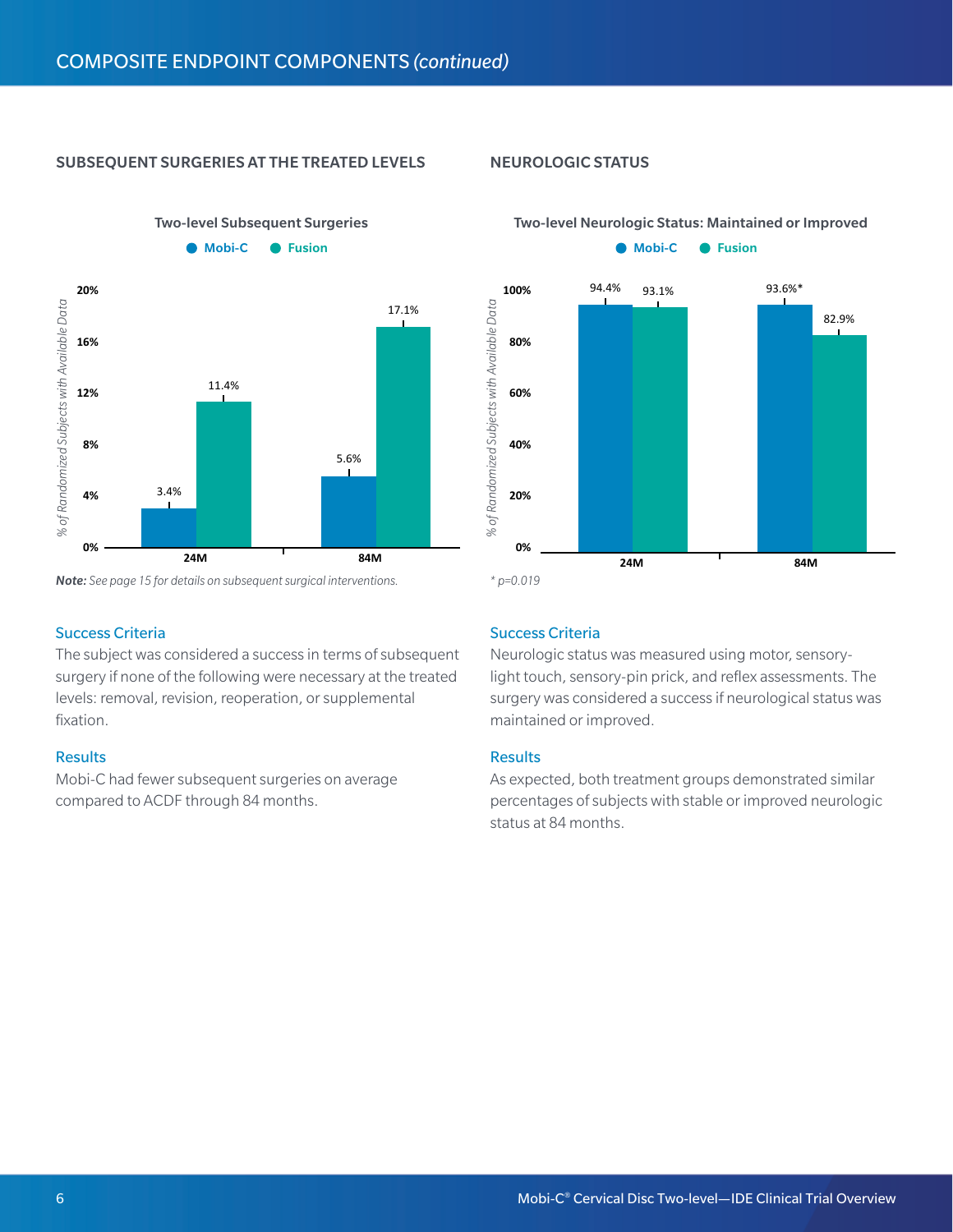## ADVERSE EVENTS DETERMINED TO BE MAJOR COMPLICATIONS

## Success Criteria

The Clinical Events Committee (CEC) independently determined if an adverse event (AE) was a major complication. If so, the subject was considered a study failure.



#### **Results**

# **Major Complications Determined Via CEC Review of Adverse Events (Two-level)** Treatment Group Adverse Event by Subject

|             | Pseudoarthrosis                                            |
|-------------|------------------------------------------------------------|
|             | Worsening arm pain                                         |
| <b>ACDF</b> | Worsening neck pain                                        |
| $(n=105)$   | Vocal cord paralysis                                       |
|             | Dysphagia                                                  |
|             | Degenerative disc disease                                  |
|             | Recurrent arm pain                                         |
|             | Adjacent disc herniation                                   |
|             | Recurrent neck pain                                        |
|             | Poor function of device and poor attachment to the<br>bone |
| Mobi-C      | Dislodged device at C5-C6 (migration of >3 mm)             |
| $(n=234)$   | Osteolysis due to particle disease                         |
|             | Impaired light touch                                       |
|             | Dysphagia                                                  |
|             | Headache                                                   |
|             | Shoulder pain                                              |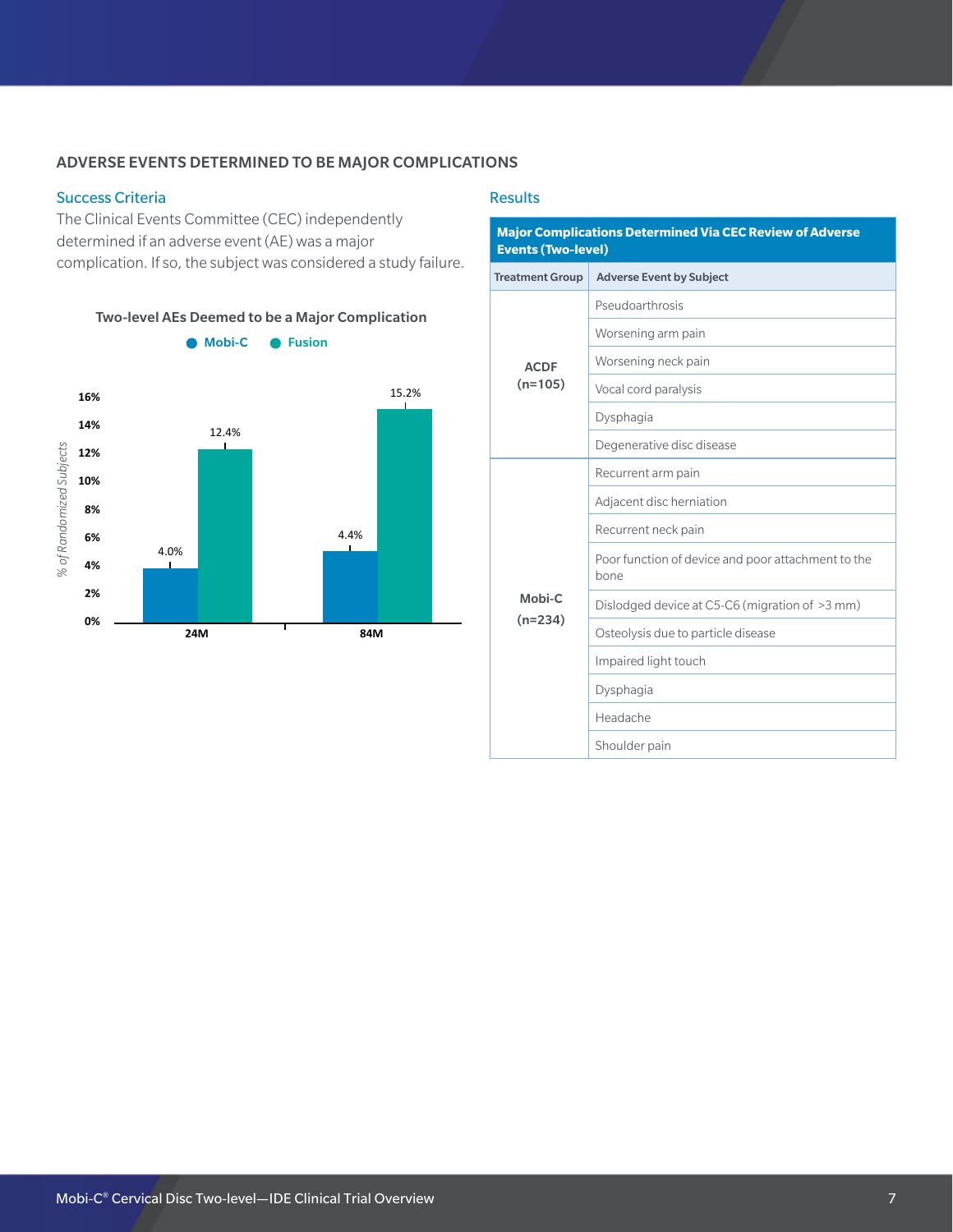# RANGE OF MOTION (ROM) RESULTS

#### **Results**

Randomized Mobi-C subjects demonstrated mean ROM at the inferior index level of 7.4° for flexion-extension and 4.9° for lateral bending. At the superior index level, Mobi-C subjects demonstrated mean ROM of 9.3° for flexionextension and 4.8° for lateral bending.



*Note: Percent of randomized subjects with available data.*



## RADIOGRAPHIC FUSION RESULTS FOR THE ACDF SUBJECTS

|                  |     | <b>Fusion Status</b> |
|------------------|-----|----------------------|
|                  | 6M  | 42/94 (44.7%)        |
|                  | 12M | 58/92 (63.0%)        |
| <b>IDE Study</b> | 24M | 77/96 (80.2%)        |
|                  | 36M | 73/84 (86.9%)        |
|                  | 48M | 74/86 (86.0%)        |
| <b>PAS Study</b> | 60M | 70/81 (86.4%)        |
|                  | 84M | 60/66 (90.9%)        |

## FOR THE MOBI-C SUBJECTS ADJACENT SEGMENT DEGENERATION

#### Success Criteria

Adjacent segment degeneration was assessed at the spinal segment immediately above and below the treated levels. An independent core lab assessed degeneration using the Kellgren-Lawrence five point grading scale.\* An adjacent segment was counted as having degenerated if the segment worsened by 1 grade or more.

*\*Note: The Kellgren-Lawrence scale looks at radiographs for evidence of disc degenerative changes, including the absence or presence of osteophytes, disc narrowing, and endplate sclerosis. The five grades are: none (0), minimal (1), definite (2), moderate (3), or severe (4).*

#### **Results**



*\* Note: Grades 0, I, or II were defined as not being clinically relevant, while grades III or IV were defined as clinically relevant.* 

Clinically Relevant\* Adjacent Segment Degeneration at Two-levels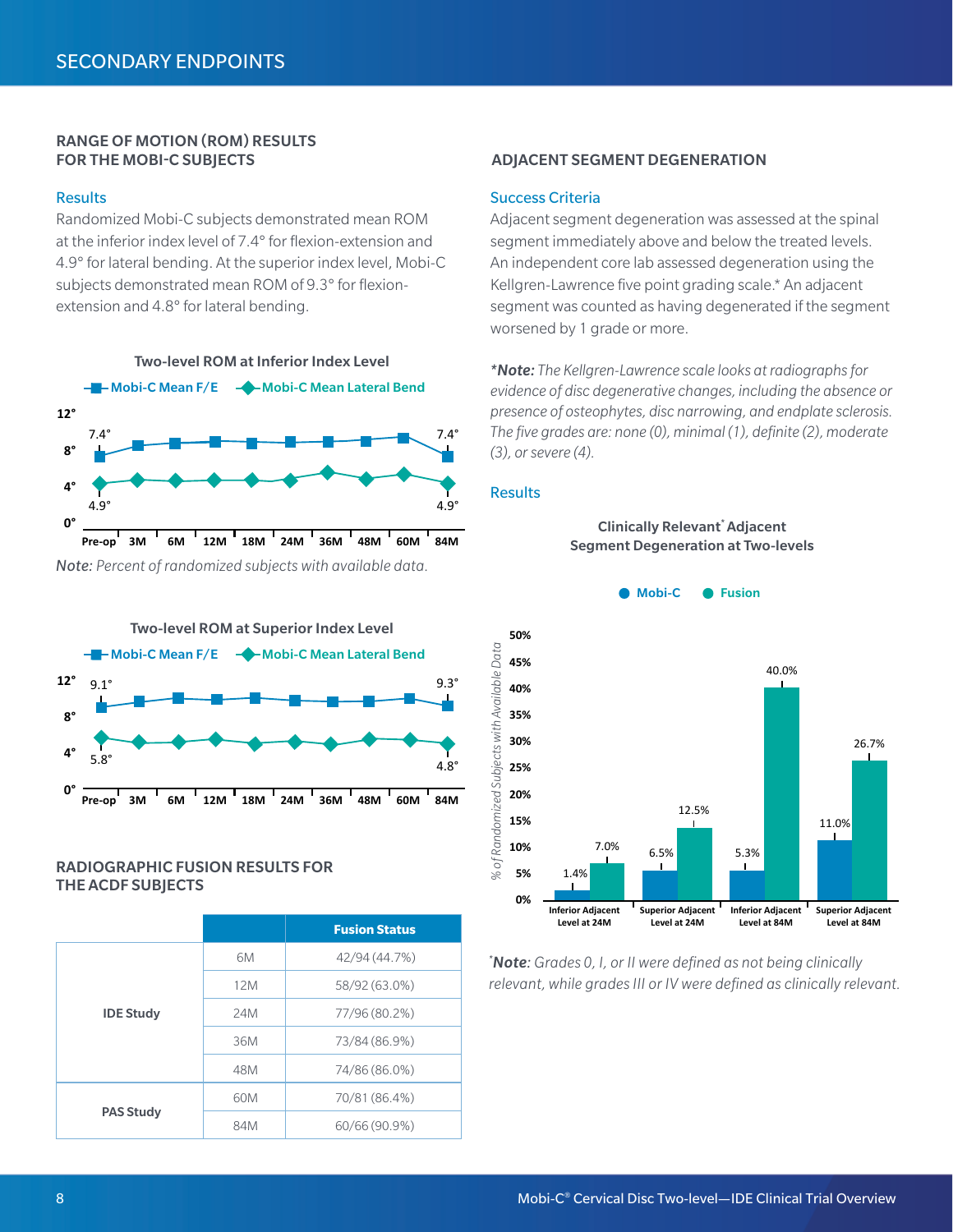## ADJACENT SEGMENT SURGERIES



## SUBJECT SATISFACTION

## Success Measurement

| <b>Question</b>                                                                      | <b>Possible Answers</b>                                                               |
|--------------------------------------------------------------------------------------|---------------------------------------------------------------------------------------|
| 1. How satisfied are you with<br>the surgical treatment you<br>received?             | Very satisfied, somewhat satisfied,<br>somewhat dissatisfied, or very<br>dissatisfied |
| 2. Would you recommend the<br>same treatment to a friend<br>with the same condition? | Definitely yes, probably yes,<br>probably no, or definitely no                        |

## Results\*

| <b>Mobi-C</b>         | <b>ACDF</b>                  |  |
|-----------------------|------------------------------|--|
|                       | <b>Very Satisfied at 84M</b> |  |
| 86%                   | 73.9%                        |  |
| Definitely Yes at 84M |                              |  |
| 81.6%                 | 69.6%                        |  |

*\* Note: Randomized subjects with available data.*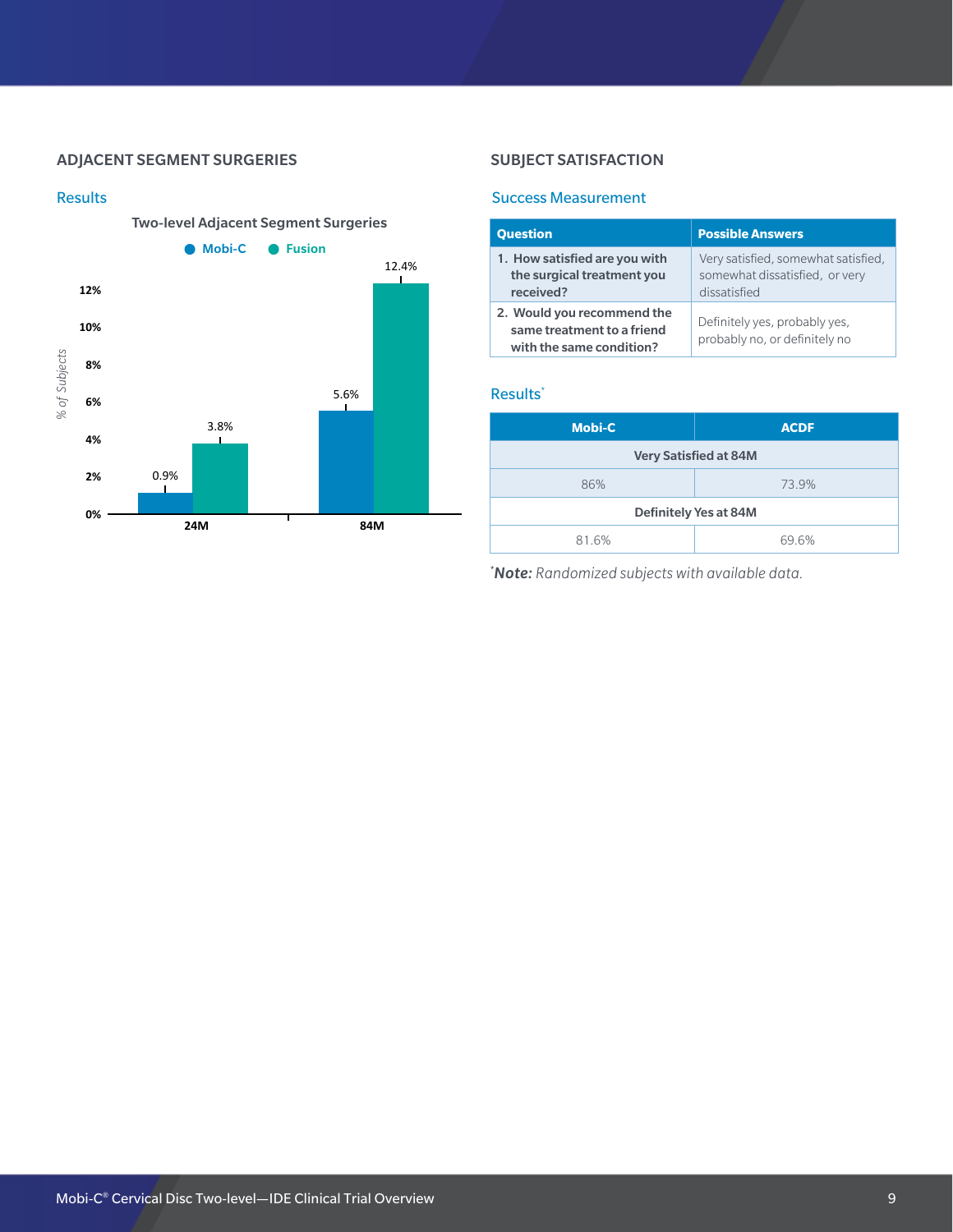## RETURN TO WORK

## Success Measurement

The number of days from surgery until the subject was able to return to work was counted.

#### Results

| <b>Return to Work</b> | <b>Randomized</b><br><b>Mobi-C</b> | <b>Randomized</b><br><b>ACDF</b> |  |
|-----------------------|------------------------------------|----------------------------------|--|
| Mean time (days)      | 45 9                               | 66 8                             |  |

# *Mean return to work time was 20.9 days sooner for Mobi-C compared to ACDF*

#### VISUAL ANALOGUE SCALE (VAS)

#### Success Criteria

Subjects were asked to separately rate their neck and left and right arm pain. The VAS score is measured on a 100 mm line with 'No Pain' on the left and 'Worst Possible Pain' on the right. The subject marks a point on the line that best represents his or her pain. The distance is then measured in millimeters from 'No Pain' on the left to the subject's mark to create the VAS score.

*Note: The combined arm score was based on the most symptomatic arm at baseline carried forward.*

#### **Results**





## HETEROTOPIC OSSIFICATION

## Success Criteria

Mobi-C radiographs were assessed for heterotopic ossification using a classification system adapted from McAfee and Mehren.\* HO was assessed by two independent radiologists with a third radiologist adjudicating in instances of disagreement.

*\*Note: Grades 0, I, or II were defined as not being clinically relevant, while grades III or IV were defined as clinically relevant. Indeterminate was assessed when a reliable grade could not be determined.* 

## Results

| <b>HO at 84 months</b><br>(Randomized subjects with available data) |               | <b>Superior</b><br><b>Level</b> | <b>Inferior</b><br>Level |
|---------------------------------------------------------------------|---------------|---------------------------------|--------------------------|
| <b>Not Clinically Relevant</b>                                      | Grade 0/1/11  | 76.3%                           | 64 7%                    |
| <b>Clinically Relevant</b>                                          | Grade III/IV  | 23 1%                           | 301%                     |
|                                                                     | Indeterminate | 0.6%                            | 51%                      |

*Note: Although use of NSAIDs was not part of the post-operative regimen, 25.8% of randomized Mobi-C subjects reported use of NSAIDS between discharge to week 6 and 23.1% between week 6 and month 3. Based on independent assessment of HO, there was a small negative correlation between post-operative NSAID use and HO at month 24 that approaches but does not reach significance.*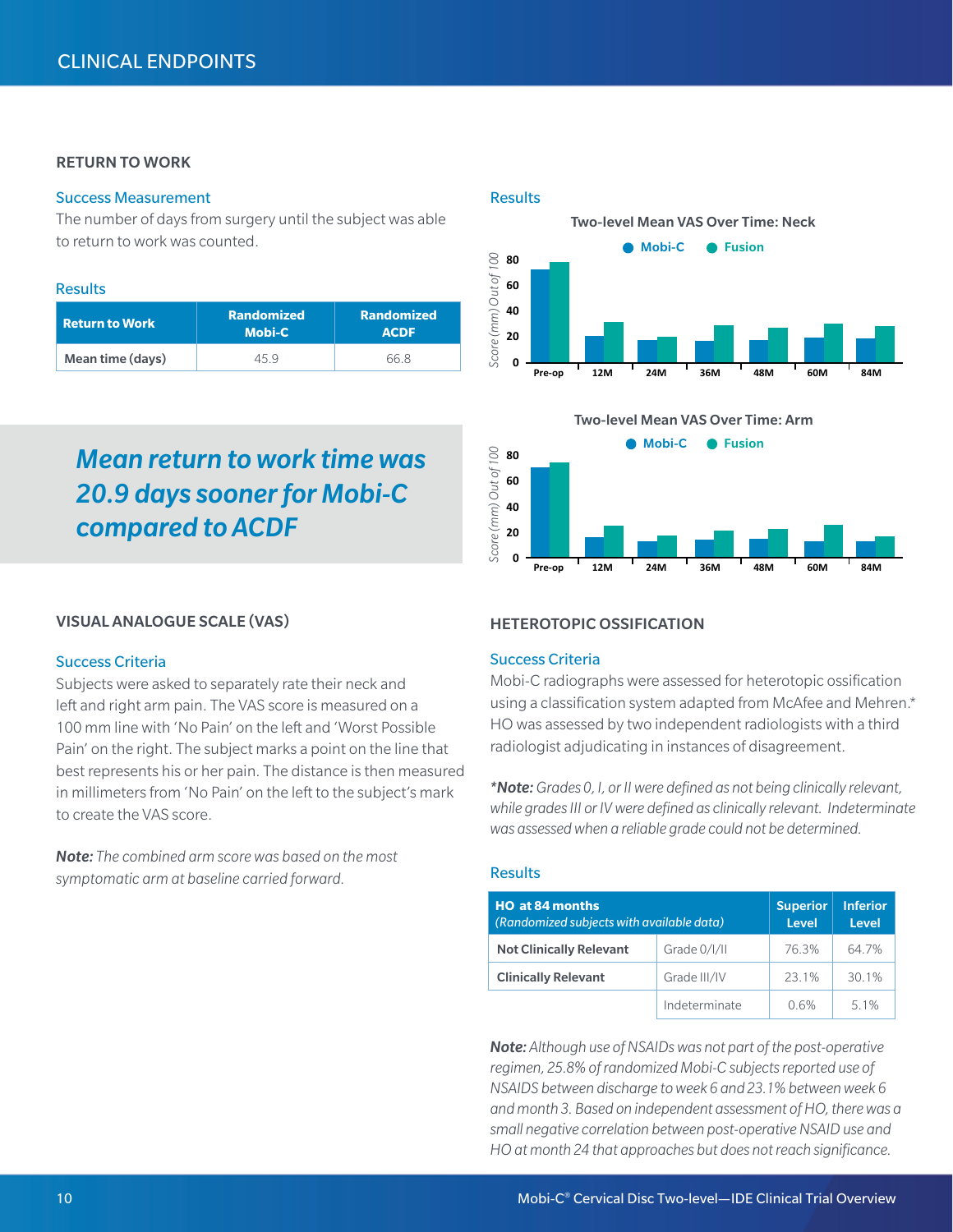*This clinical trial established that Mobi-C at two contiguous levels is statistically superior to ACDF at 84 months for overall trial success.* 



At 84 months, **Mobi-C** demonstrated:

- Nominally fewer subsequent surgeries at the index levels compared to ACDF.
- Lower average rates of adverse events determined to be major complications compared to ACDF.
- **Lower average rates of adjacent level degeneration** compared to ACDF.
- A higher NDI success rate compared to ACDF.
- A mean **ROM in F/E of 9.3°** at the superior index level **and 7.4°** at the inferior index level.
- A mean return to work time 20.9 days sooner than ACDF.

Mobi-C is a safe and effective surgical option at two contiguous levels in the cervical spine from C3-C7 for indicated subjects.

*Note: Please refer to www.cervicaldisc.com for complete study results.*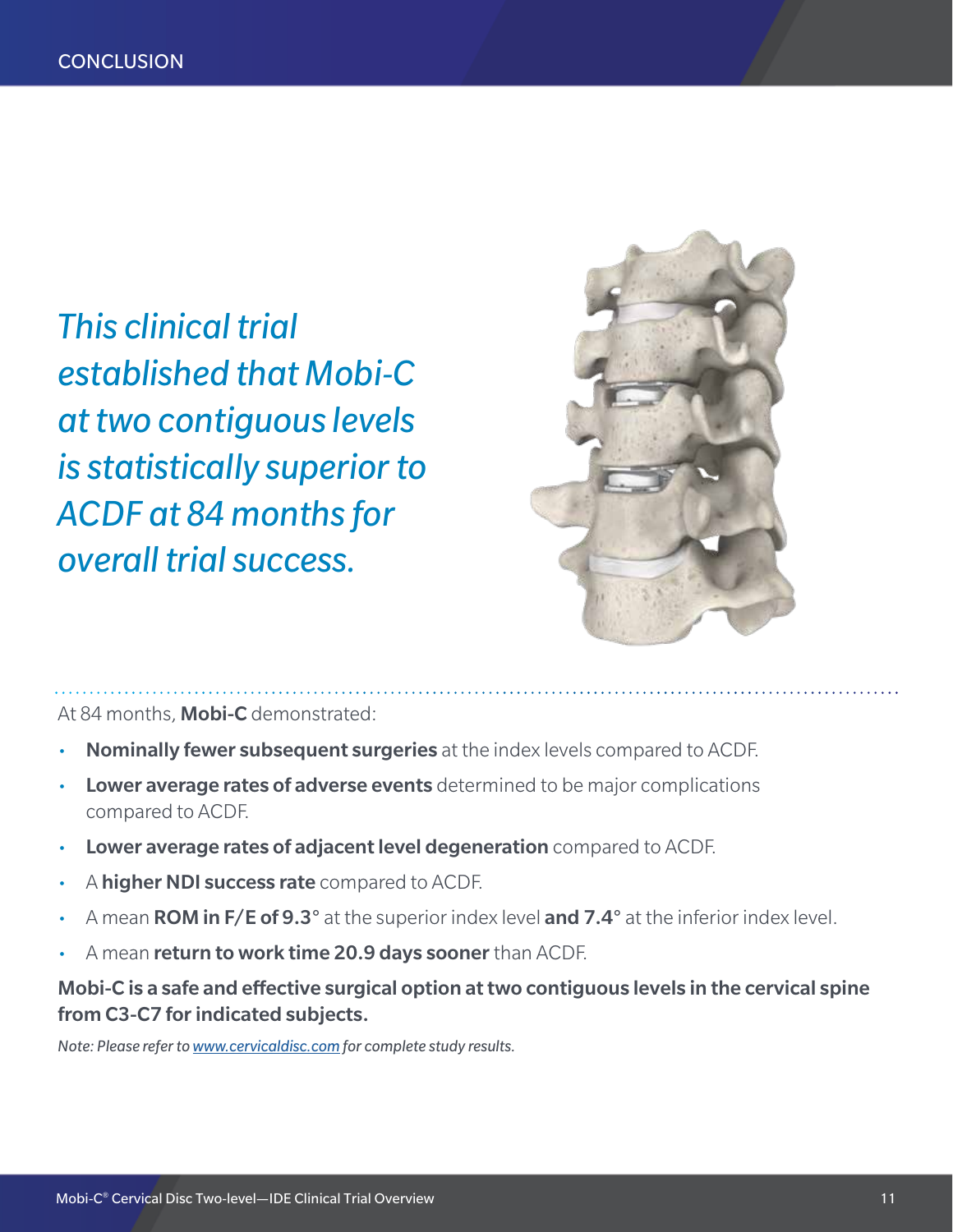## TRIAL DESIGN

The Mobi-C IDE trial was multi-center, prospective, and randomized controlled trial. The trial tested Mobi-C for non-inferiority to the current standard of care, ACDF. The trial planned for the testing of superiority in the event that non-inferiority was established. The primary trial endpoint analysis was based upon 24 month results. The IDE trial consisted of one-level and two-level treatment arms conducted simultaneously under the same FDA-approved protocol.

(This document focuses on the two-level treatment arm.)

- Investigational treatment: anterior discectomy followed by insertion of Mobi-C at two-levels
- Control treatment: anterior discectomy followed by insertion of allograft bone at two-levels and an anterior cervical plate (DePuy Spine Slim-Loc® or the Medtronic Atlantis® or Atlantis Vision®)
- Randomization scheme: 2 to 1 ratio, Mobi-C to ACDF respectively
- 330 randomized subjects:
	- --   225 Mobi-C
	- --   105 ACDF
- The trial allowed for 1 nonrandomized training case per site and resulted in 9 nonrandomized Mobi-C subjects in the two-level arm
- 24 investigative sites
- Post-operative follow-up for the IDE trial: 6 weeks, 3 months, 6 months, 12 months, 18 months, 24 months, 36 months, and 48 months
- Post-operative follow-up for the Post-Approval Studies: 60 months and 84 months

## SUBJECT ACCOUNTING

| <b>Subject Accounting (Two-level)</b>              | <b>Randomized</b><br><b>Mobi-C</b>                                                         | <b>Randomized</b><br><b>ACDF</b> |
|----------------------------------------------------|--------------------------------------------------------------------------------------------|----------------------------------|
| <b>Subjects Treated</b>                            | 225                                                                                        | 105                              |
| <b>Subjects with Data at 84 Months</b>             | 173                                                                                        | 63                               |
| <b>Expected Number of Subjects</b><br>at 84 Months | 205                                                                                        | 84                               |
| <b>Follow-up Rate at 84 Months</b>                 | 84.4% of randomized Mobi-C and<br>75.0% ACDF subjects presented some<br>data at 84 months. |                                  |

## SUBJECT DEMOGRAPHICS

Demographics were similar for both treatment groups. A breakdown of the data for all randomized subjects is provided in the table below for comparison.

| <b>Demographics at Baseline</b><br>(Two-level)                                                  | <b>Randomized</b><br><b>Mobi-C</b>    | <b>Randomized</b><br><b>ACDF</b>         | <b>P-value</b> |
|-------------------------------------------------------------------------------------------------|---------------------------------------|------------------------------------------|----------------|
| Male                                                                                            | 50.2%                                 | 42.9%                                    |                |
| Female                                                                                          | 49.8%                                 | 57.1%                                    | $0.2375*$      |
| Mean age (years)                                                                                | 45.3                                  | 46.2                                     | $0.3725**$     |
| Mean BMI ( $kg/M2$ )                                                                            | 27.6                                  | 28.1                                     | $0.3586**$     |
| <b>Ethnicity</b><br>Hispanic or Latino<br>Not Hispanic or Latino                                | 6.2%<br>93.8%                         | 6.7%<br>93.3%                            | $>0.9999*$     |
| Race<br>Caucasian<br>Black/African American<br>Asian<br>American Indian/Alaskan Native<br>Other | 94 2%<br>2.2%<br>1.8%<br>1.3%<br>0.4% | 94.3%<br>3.8%<br>$0.0\%$<br>1.0%<br>1.0% | $>0.9999*$     |
| <b>Work status</b><br>Able to work                                                              | 62.7%                                 | 61.0%                                    | $>0.9999*$     |
| <b>Driving Status</b><br>Able to drive                                                          | 93.3%                                 | 97.1%                                    | $0.4026*$      |
| Smoke more than one<br>pack per day<br>Yes<br>No                                                | 0%<br>100%                            | 0%<br>100%                               | $>0.9999*$     |

*\*Fisher's Exact test used to compare treatments.* 

*\*\* An unpaired test used to compare treatment groups.*

#### SURGERY DATA

| <b>Surgery Data (Two-level)</b>     | <b>Randomized</b><br><b>Mobi-C</b> | <b>Randomized</b><br><b>ACDF</b> |
|-------------------------------------|------------------------------------|----------------------------------|
| Mean Est. Blood Loss (mls)          | 67.0                               | 70.3                             |
| Mean Length of Hospital Stay (days) | 22                                 | 24                               |
| <b>Mean Operative Time (hrs)</b>    | 2.1                                | 1.8                              |
| <b>Levels Treated (Two-level)</b>   |                                    |                                  |
| $C3-C5$                             | 0.4%                               | 1.9%                             |
| $C4-C6$                             | 26.7%                              | 219%                             |
| $C5-C7$                             | 729%                               | 76.2%                            |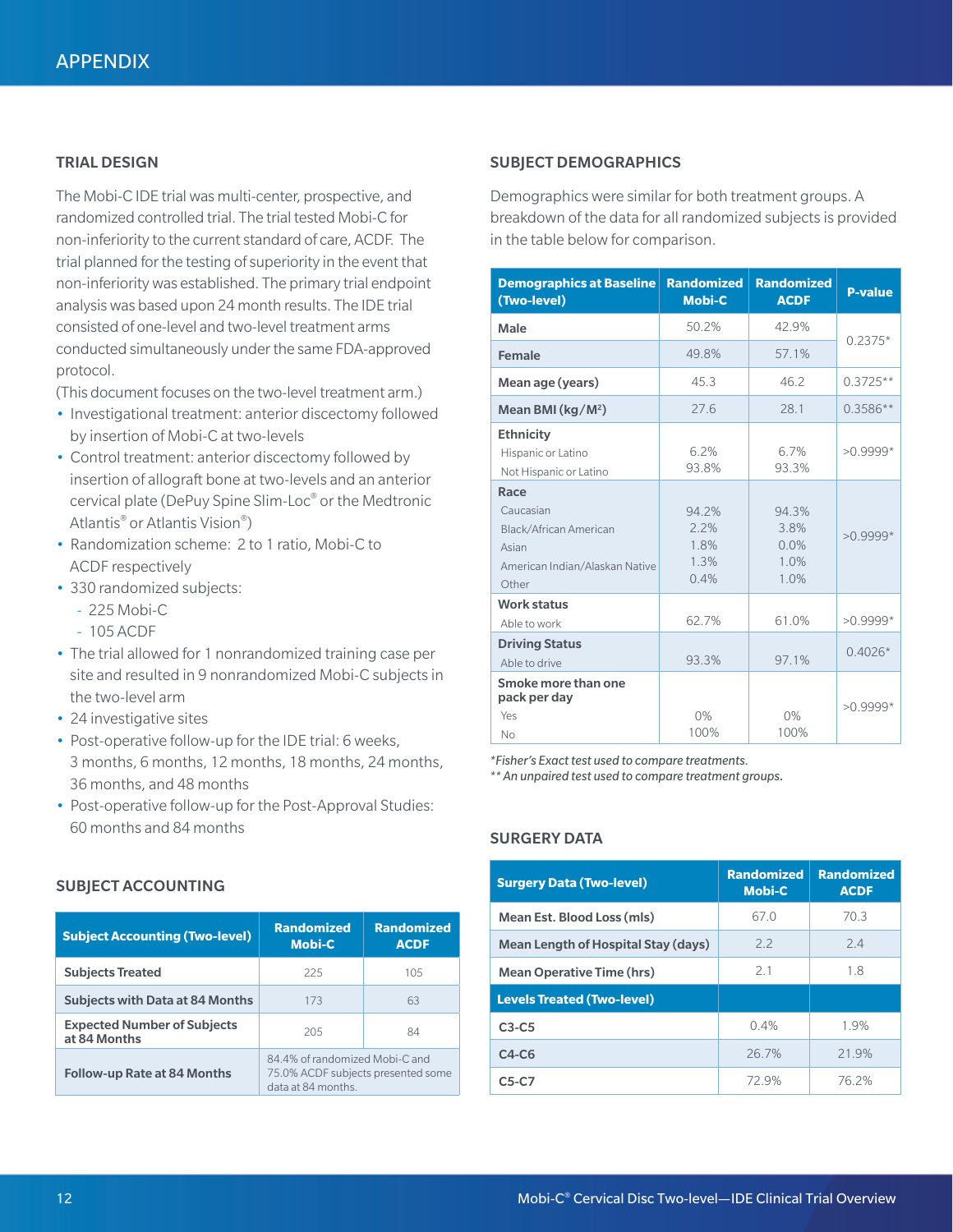## INCLUSION CRITERIA

Enrollment in the two-level Mobi- $C^{\circ}$  trial arm was limited to subjects who met the following inclusion criteria.

- 1. Age 18-69 years.
- 2. Diagnosis of radiculopathy or myeloradiculopathy of the cervical spine, with pain, paresthesias or paralysis in a specific nerve root distribution C3 through C7, including at least one of the following:
	- Neck and/or arm pain (at least 30 mm on the 100 mm visual analogue scale [VAS] scale).
	- Decreased muscle strength of at least one level on the clinical evaluation 0 to 5 scale.
	- Abnormal sensation including hyperesthesia or hypoesthesia; and/or
	- Abnormal reflexes.
- 3. Symptomatic at two contiguous levels from C3 to C7.
- 4. Radiographically determined pathology at two contiguous level(s) to be treated correlating to primary symptoms including at least one of the following:
	- Decreased disc height on radiography, computed tomography (CT), or magnetic resonance imaging (MRI) in comparison to a normal adjacent disc.
	- Degenerative spondylosis on CT or MRI.
	- Disc herniation on CT or MRI.
- 5. NDI Score of ≥ 15/50 or ≥ 30%.
- 6. Unresponsive to nonoperative, conservative treatment (rest, heat, electrotherapy, physical therapy, chiropractic care and/or analgesics) for:
	- Approximately six weeks from radiculopathy or myeloradiculopathy symptom onset; or
	- Have the presence of progressive symptoms or signs of nerve root/spinal cord compression despite continued nonoperative conservative treatment.
- 7. Appropriate for treatment using an anterior surgical approach, including having no prior surgery at the operative level and no prior cervical fusion procedure at any level.
- 8. Reported to be medically cleared for surgery.
- 9. Reported to be physically and mentally able and willing to comply with the Protocol, including the ability to read and complete required forms and willing and able to adhere to the scheduled follow-up visits and requirements of the Protocol.
- 10. Written informed consent provided by subject or subject's legally authorized representative.
- 11. Willingness to discontinue all use of non-steroidal anti-inflammatory drugs (NSAIDs) from one week before surgery until 3 months after surgery.

## EXCLUSION CRITERIA

Subjects were **not** permitted to enroll in the Mobi-C® study if they met any of the following exclusion criteria.

- 1. Reported to have an active systemic infection or infection at the operative site.
- 2. Reported to have a history of or anticipated treatment for active systemic infection, including HIV or Hepatitis C.
- 3. More than one immobile vertebral level between C1 to C7 from any cause including but not limited to congenital abnormalities and osteoarthritic "spontaneous" fusions.
- 4. Previous trauma to the C3 to C7 levels resulting in significant bony or disco-ligamentous cervical spine injury.
- 5. Reported to have had any prior spine surgery at the operative levels.
- 6. Reported to have had a prior cervical fusion procedure at any level.
- 7. Axial neck pain in the absence of other symptoms of radiculopathy or myeloradiculopathy justifying the need for surgical intervention.
- 8. Disc height less than 3 mm as measured from the center of the disc in a neutral position and disc height less than 20% of the anterior-posterior width of the inferior vertebral body.
- 9. Radiographic confirmation of severe facet joint disease or degeneration.
- 10. Reported to have an increased risk of osteoporosis/ osteopenia. This was defined as a T-score less than (worse than) -1.5 on a previous or required Hologic Sahara or dual energy X-ray absorptiometry (DEXA) scan. All subjects that met one or more of the following were to undergo a Hologic Sahara or DEXA scan as part of the study enrollment procedures:
	- Females 50 years and older;
	- Females who were post-menopausal or post-hysterectomy with oophorectomy;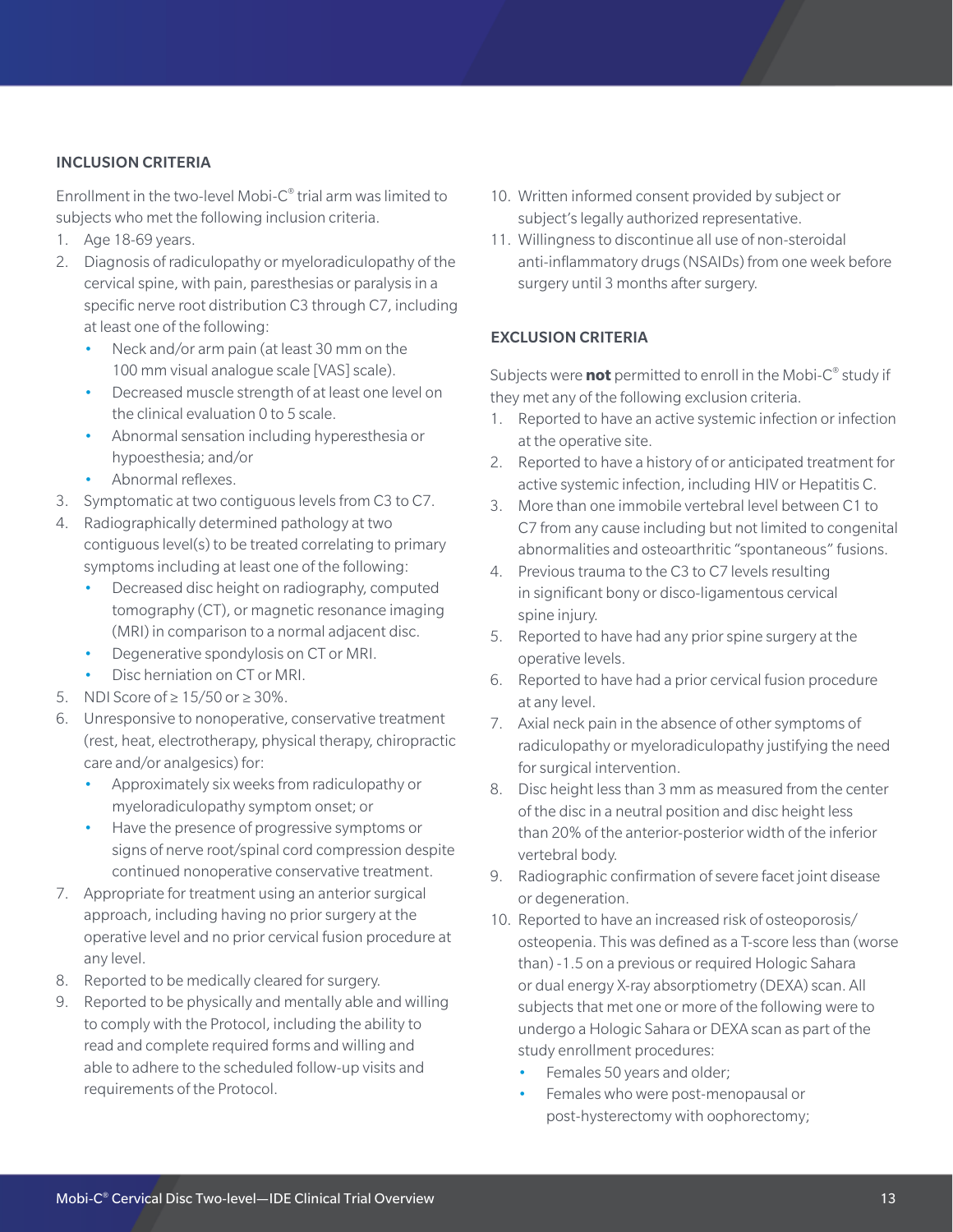## EXCLUSION CRITERIA *(continued)*

- Subjects taking bisphosphonate medication for the treatment of osteoporosis; and/or
- Subjects with history of chronic use of high dose steroids. High dose steroid use is defined as part of Exclusion Criterion #22.

All females less than 50 years of age, and all males, who had not had a Hologic Sahara or DEXA scan within six months of surgery, were screened for osteoporosis using the Simple Calculated Osteoporosis Risk Estimation (SCORE) questionnaire. Subjects whose screening suggests increased risk (SCORE greater than 6) were to undergo a Hologic Sahara or DEXA scan as part of the study enrollment procedures.

- 11. Reported to have Paget's disease, osteomalacia or any other metabolic bone disease other than osteoporosis, which is addressed above.
- 12. Reported active malignancy that included a history of any invasive malignancy (except non-melanoma skin cancer), unless the subject had been treated with curative intent and there had been no clinical signs or symptoms of the malignancy for at least five years.
- 13. Symptomatic DDD or significant cervical spondylosis at more than two-levels.
- 14. Spondylolysis.
- 15. Marked cervical instability on resting lateral or flexion/ extension radiographs demonstrated by:
	- Translation ≥ 3.5 mm, and/or
	- Greater than 11° angular difference to that of either adjacent level, for both operative levels.
- 16. Known allergy to cobalt, chromium, molybdenum or polyethylene.
- 17. Segmental angulation of greater than 11° at treatment or adjacent levels.
- 18. Reported pregnancy or nursing at time of enrollment, or with plans to become pregnant within the next three years.
- 19. Reported to have rheumatoid arthritis, lupus, or other autoimmune disease that affect the musculoskeletal system.
- 20. Congenital bony and/or spinal cord abnormalities that affect spinal stability.
- 21. Reported to have diseases or conditions that would preclude accurate clinical evaluation (e.g. neuromuscular disorders).
- 22. Reported concomitant conditions requiring daily, high-dose oral and/or inhaled steroids. High dose steroid use is defined as:
	- Daily, chronic use of oral steroids of 5 mg/day or greater.
	- Daily, chronic use of inhaled corticosteroids (at least twice per day).
	- Use of short-term (less than 10 days) oral steroids at a daily dose greater than 40 mg within one month of the study procedure.
- 23. Reported to have current or recent history of substance abuse (alcoholism and/or narcotic addiction) requiring intervention.
- 24. Clinically Severe Obesity, as defined by National Institutes of Health (NIH) Clinical Guidelines Body Mass Index  $(BMI > 40)$ .
- 25. Reported use of any other investigational drug or medical device within the last 30 days prior to surgery.
- 26. Evidence of symptomatic moderate to severe facet joint degeneration or disease where the investigator felt this was a major contributor to the subject's pain as diagnosed by injection and imaging.
- 27. Reported to be taking medications known to potentially interfere with bone/soft tissue healing (e.g., high-dose oral and/or inhaled steroids, immunosuppressant medication, chemotherapeutic agents).
- 28. Reported to have pending personal litigation relating to spinal injury (worker's compensation was not an exclusion).
- 29. Reported to have a current history of heavy smoking (more than one pack of cigarettes per day).
- 30. Anticipated or potential relocation greater than 50 miles that may interfere with completion of follow-up examinations.
- 31. Reported to have mental illness or belonged to a vulnerable population, as determined by the investigator (e.g., prisoner or developmentally disabled), that would compromise ability to provide informed consent or compliance with follow-up requirements.
- 32. Reported to have an uncontrolled seizure disorder.
- 33. Reported to have taken epidural steroids within 14 days prior to surgery.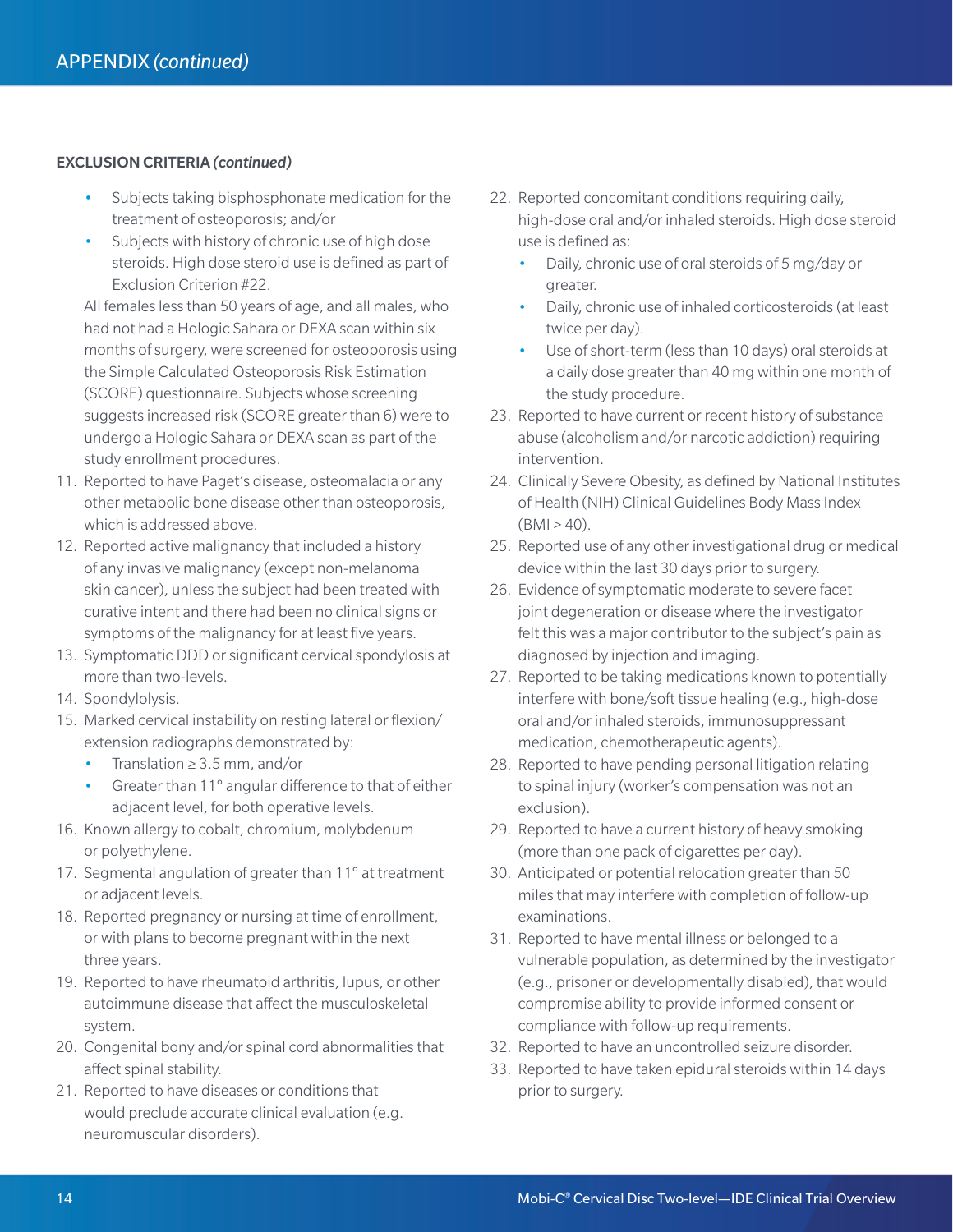## COMMONLY REPORTED ADVERSE EVENTS

| <b>Commonly Reported AEs Through</b><br><b>Month 84</b> | <b>Mobi-C</b> | <b>ACDF</b> |
|---------------------------------------------------------|---------------|-------------|
| Neck pain                                               | 41.0%         | 61.0%       |
| Arm pain                                                | 25.6%         | 30.5%       |
| Neck and arm pain                                       | 5.1%          | 7.6%        |
| <b>Back pain</b>                                        | 36.8%         | 32.4%       |
| Shoulder pain                                           | 29.1%         | 42.9%       |
| Headache                                                | 27.4%         | 27.6%       |
| Neurological - upper extremity sensory                  | 42.7%         | 53.3%       |
| Neurological - neck                                     | 20.5%         | 21.0%       |

| <b>Commonly Reported AEs Through</b><br><b>Month 84</b>          | <b>Mobi-C</b> | <b>ACDF</b> |
|------------------------------------------------------------------|---------------|-------------|
| <b>Dysphagia</b>                                                 | 17.1%         | 22.9%       |
| <b>Dysphonia</b>                                                 | 2.6%          | 1.9%        |
| <b>Surgical wound infection</b>                                  | 3.4%          | 3.8%        |
| Nonunion (ACDF only)                                             | $\sim$        | 14.3%       |
| <b>Heterotopic ossification at index levels</b><br>(Mobi-C only) | 8.5%          |             |
| Unanticipated adverse device effect                              | 0.9%          | 38%         |

Note: Adverse event data includes the Mobi-C non-randomized training cases.

## SUBSEQUENT SURGICAL INTERVENTIONS AT THE INDEX LEVEL - PROCEDURE DETAILS

| <b>Group</b>        | <b>Associated AE(s)</b>               | <b>Subsequent Surgical</b><br><b>Intervention Detail</b>                                                            |
|---------------------|---------------------------------------|---------------------------------------------------------------------------------------------------------------------|
| Mobi-C<br>$(n=225)$ | Hematoma                              | Revision - repositioned inferior device<br>during hematoma evacuation                                               |
|                     | Device migration                      | Removed inferior device and converted to<br><b>ACDE</b>                                                             |
|                     | Ongoing bilateral arm pain            | Reoperation - cervical posterior<br>foraminotomy of the inferior index level and<br>the adjacent level below        |
|                     | Suboptimal bony fixation              | Removal of device at both levels and<br>conversion to ACDE                                                          |
|                     | Neck and shoulder pain                | Removal of device at both levels and<br>conversion to ACDE                                                          |
|                     | Facet spondylosis                     | Reoperation - posterior bilateral facet<br>decortication at both levels and posterior<br>fusion hardware            |
|                     | Neck and arm pain                     | Removal of device at inferior level and<br>conversion to ACDE                                                       |
|                     | <b>Foraminal stenosis</b>             | Revision-Foraminotomy at superior index<br>level                                                                    |
|                     | Cervical spondylosis                  | Revision of C4-C5 disc arthroplasty (not<br>explanted)                                                              |
|                     | Trauma (car accident)                 | Removal of Mobi-C at C4-C5 and replace<br>with Mobi-C                                                               |
|                     | Neck pain                             | Removal of Mobi-C and fusion at superior<br>index level                                                             |
|                     | Cervical spondylosis                  | Adjacent level discectomy to decompress<br>nerve root                                                               |
|                     | Osteolysis due to particle<br>disease | Removal of Mobi-C at index levels: C6<br>corpectomy; C5-C7 partial corpectomy;<br>C5-C7 anterior arthrodesis        |
|                     | Stenosis                              | Removal of inferior device at inferior index<br>level and conversion to ACDF; the superior<br>level was left intact |

| Group                    | <b>Associated AE(s)</b>                                    | <b>Subsequent Surgical</b><br><b>Intervention Detail</b>                                                                      |
|--------------------------|------------------------------------------------------------|-------------------------------------------------------------------------------------------------------------------------------|
| <b>ACDF</b><br>$(n=105)$ | Pseudarthrosis at both levels                              | Reoperation - posterior hemilaminotomy at<br>both levels                                                                      |
|                          | Pseudarthrosis at both levels                              | Supplemental fixation in the form of<br>posterior instrumentation at both levels                                              |
|                          | Pseudoarthrosis at superior<br>level                       | Removal of ACDF hardware and repeat ACDF<br>at the index levels and addition of ACDF at<br>the superior adjacent level        |
|                          | Pseudarthrosis at the index<br>level                       | Removal of ACDF hardware and repeat ACDF<br>at the inferior level                                                             |
|                          | Spondylosis and arthrosis at<br>superior level             | Removal of ACDF hardware and repeat ACDF<br>at the superior level                                                             |
|                          | Pseudoarthrosis at inferior level                          | Revision - posterior cervical facet fusion at<br>inferior level                                                               |
|                          | Pseudarthrosis at both levels                              | Revision - posterior cervical fusion at both<br>levels                                                                        |
|                          | Radiculopathy                                              | Reoperation - hemilaminotomy and<br>posterior decompression at both levels                                                    |
|                          | Pseudarthrosis at inferior level                           | Supplemental fixation in the form of<br>posterior fusion instrumentation at the<br>inferior level                             |
|                          | Pseudarthrosis at both levels                              | Supplemental fixation in the form of<br>posterior fusion instrumentation at both<br>levels and the inferior adjacent level    |
|                          | Herniated disc at superior<br>adjacent level               | Removal of ACDF hardware and extension of<br>fusion with ACDF to superior adjacent level                                      |
|                          | Degeneration at adjacent level                             | Removal of ACDF hardware and adjacent<br>level anterior discectomy and arthroplasty                                           |
|                          | Facet syndrome and<br>spondylosis                          | Removal of ACDF hardware and repeat<br>fusion at inferior index level and extension of<br>fusion at inferior adjacent segment |
|                          | Spinal stenosis                                            | Revision - removal of ACDF hardware and<br>extension of fusion to inferior adjacent level                                     |
|                          | Herniated disc at inferior and<br>superior adjacent levels | Removal of ACDF hardware, disc<br>replacement at superior adjacent level and<br>fusion at inferior adjacent level.            |
|                          | Motor vehicle accident                                     | Revision - posterior decompression at both<br>index levels                                                                    |
|                          | Cervical spondylosis at<br>adjacent level                  | Removal of ACDF hardware and fusion at<br>both adjacent levels                                                                |
|                          | Degeneration at adjacent level                             | Adjacent level anterior discectomy and<br>interbody fusion                                                                    |